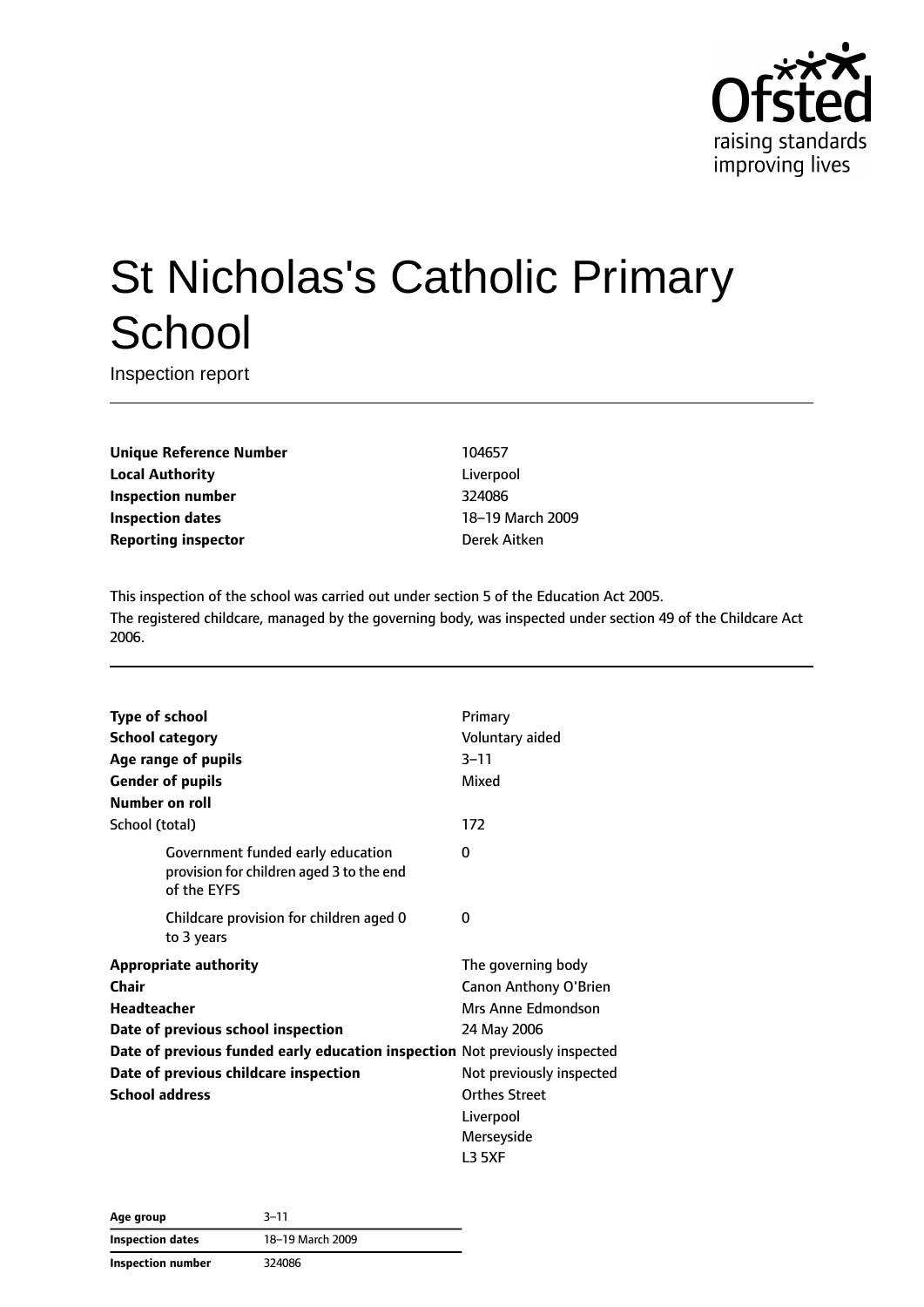**Telephone number** 0151 709 5532 **Fax number** 0151 708 8330

| Age group         | $3 - 11$         |
|-------------------|------------------|
| Inspection dates  | 18-19 March 2009 |
| Inspection number | 324086           |

 $\overline{\phantom{0}}$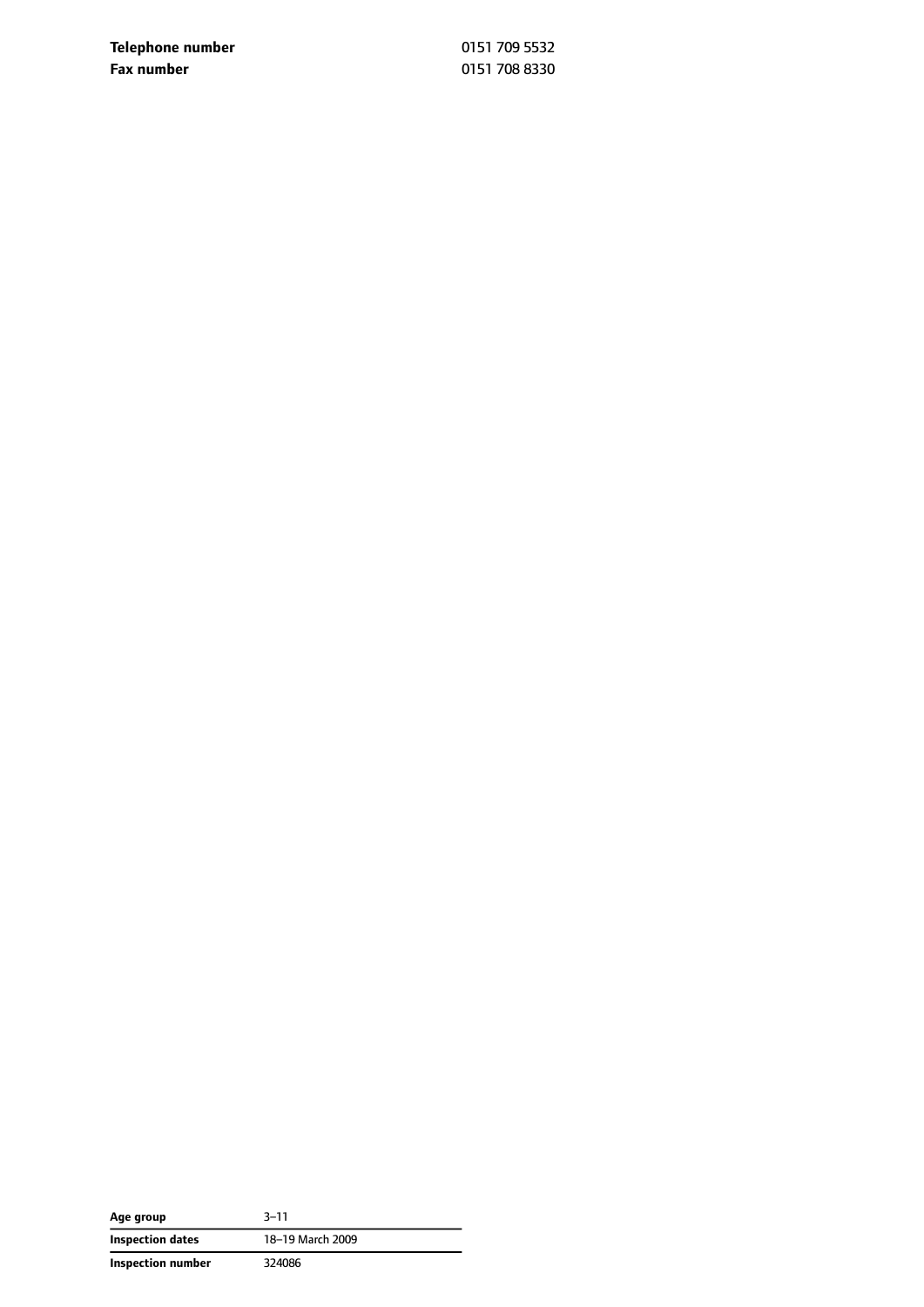.

<sup>©</sup> Crown copyright 2009

Website: www.ofsted.gov.uk

This document may be reproduced in whole or in part for non-commercial educational purposes, provided that the information quoted is reproduced without adaptation and the source and date of publication are stated.

Further copies of this report are obtainable from the school. Under the Education Act 2005, the school must provide a copy of this report free of charge to certain categories of people. A charge not exceeding the full cost of reproduction may be made for any other copies supplied.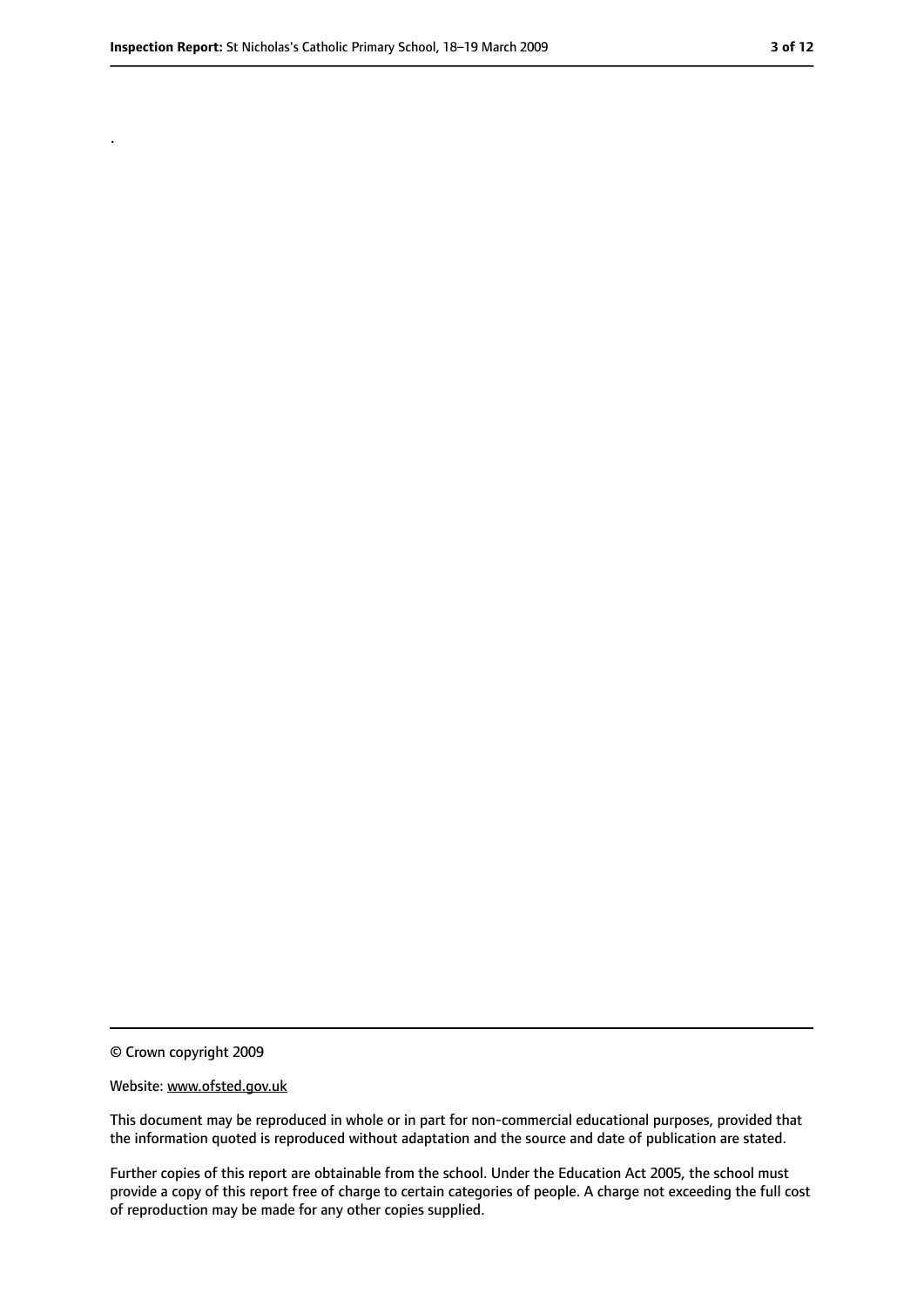# **Introduction**

The inspection was carried out by two Additional Inspectors.

#### **Description of the school**

This school is below average in size. It serves an inner city area, but some pupils live in other districts of the city. The number of pupils eligible for free school meals is above average and in most years the proportion of pupils with learning difficulties and/or disabilities is well above average. Over half of the pupils are of minority ethnic heritage and more than 20 languages are spoken by pupils. A small percentage of these are at an early stage of learning English. Some pupils are from families of overseas students who are temporarily resident in the city while studying locally. Many more pupils than is usually the case leave or join the school before the end of Year 6. The school makes provision for the Early Years Foundation Stage through Nursery and Reception classes. The school holds the National Healthy Schools Award, the Activemark Gold and the Eco-Schools Silver Award.

Privately managed extended childcare provision is on site. This was inspected separately and will receive a separate report.

#### **Key for inspection grades**

| Grade 1 | Outstanding  |
|---------|--------------|
| Grade 2 | Good         |
| Grade 3 | Satisfactory |
| Grade 4 | Inadequate   |
|         |              |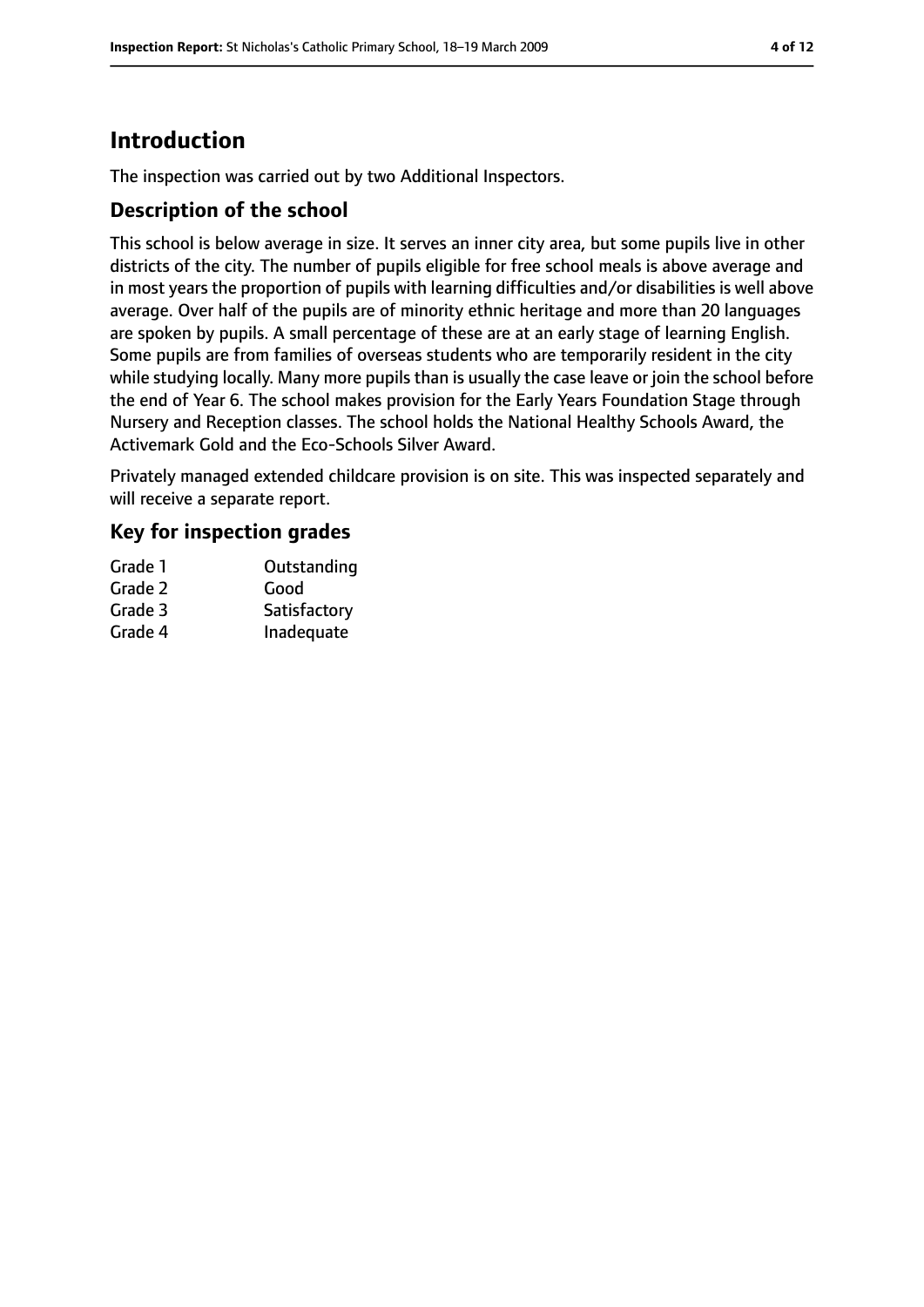## **Overall effectiveness of the school**

#### **Grade: 2**

St Nicholas'sis a good school in which pupils achieve well both academically and in their personal development. Pupils from very diverse backgrounds are well integrated with the life of the school. They relate exceptionally well to each other, feel safe and enjoy school. The school's very effective work to ensure pupils' well-being has been recognised in its awards. Most parents are supportive of the school's work. A small number of concerns were raised in the parents' questionnaires. These included the impact of several recent changes in staffing and leadership roles on pupils' progress. Inspectors judge that the consistently good quality of teaching that pupils receive is the key factor in the school's improvement since its previous inspection. The school accepts that some leadership roles need further development to maximise pupils' achievement.

From well below average starting points in the Nursery, children make good progress, especially in their personal development. Recent changes to the interior accommodation have boosted the quality of provision, but some weaknesses in the outdoor area restrict opportunities to develop children's learning fully. Children's progress is built on well in Key Stage 1. Good teaching provides pupils with a firm foundation for learning, which is capitalised upon in Key Stage 2. The progress pupils make in Key Stage 2, especially in the older years, quickens as they gain steadily in confidence and independence. By the end of Year 6, standards are average in English, mathematics and science and pupils have achieved well. Pupils' enthusiastic response to lively teaching in Spanish helps them to acquire above average levels of fluency in this language. The high proportions of pupils with learning difficulties and/or disabilities and pupils at an early stage of learning English make good progress alongside their classmates.

The broad and balanced curriculum makes a good contribution to pupils' development. It is focused successfully on promoting pupils' readiness to learn. For some pupils there is a time delay before their speaking and listening skills are transferred into good outcomes in reading and writing. Nonetheless, by the end of Year 6 most pupils' standards in these skills are comparable to those found nationally. Recent curricular innovations, such as theme weeks, have not only boosted pupils' attitudes to, and enjoyment of, learning but also increased their awareness of ecological issues. Teaching is good, with some outstanding features. All groups of pupils receive work appropriate to their requirements and pupils' responsiveness to these challenging opportunities is often exceptional. These two factors underpin pupils' good progress. Care and welfare arrangements to cater for the wide range of pupils' pastoral needs are of good quality, and this promotes pupils' positive attitudes well. Despite the school's efforts, a small but significant number of pupils are persistent absentees. The school's systems for tracking pupils' progress in English, mathematics and science are effective in supporting their learning.

The school benefits from good quality leadership and management. Strength has been added to the team by the acquisition of able, new staff. They have worked hard and successfully to secure marked improvements within a short period of time, for example to the curriculum and the Early Years Foundation Stage. Other leadership roles have only recently been outlined. The school works well with other organisations, for example receiving secondary schools, to ensure that pupils' transfer smoothly into Year 7. Overall, the school has improved well since its previous inspection, has good capacity to improve further and offers good value for money.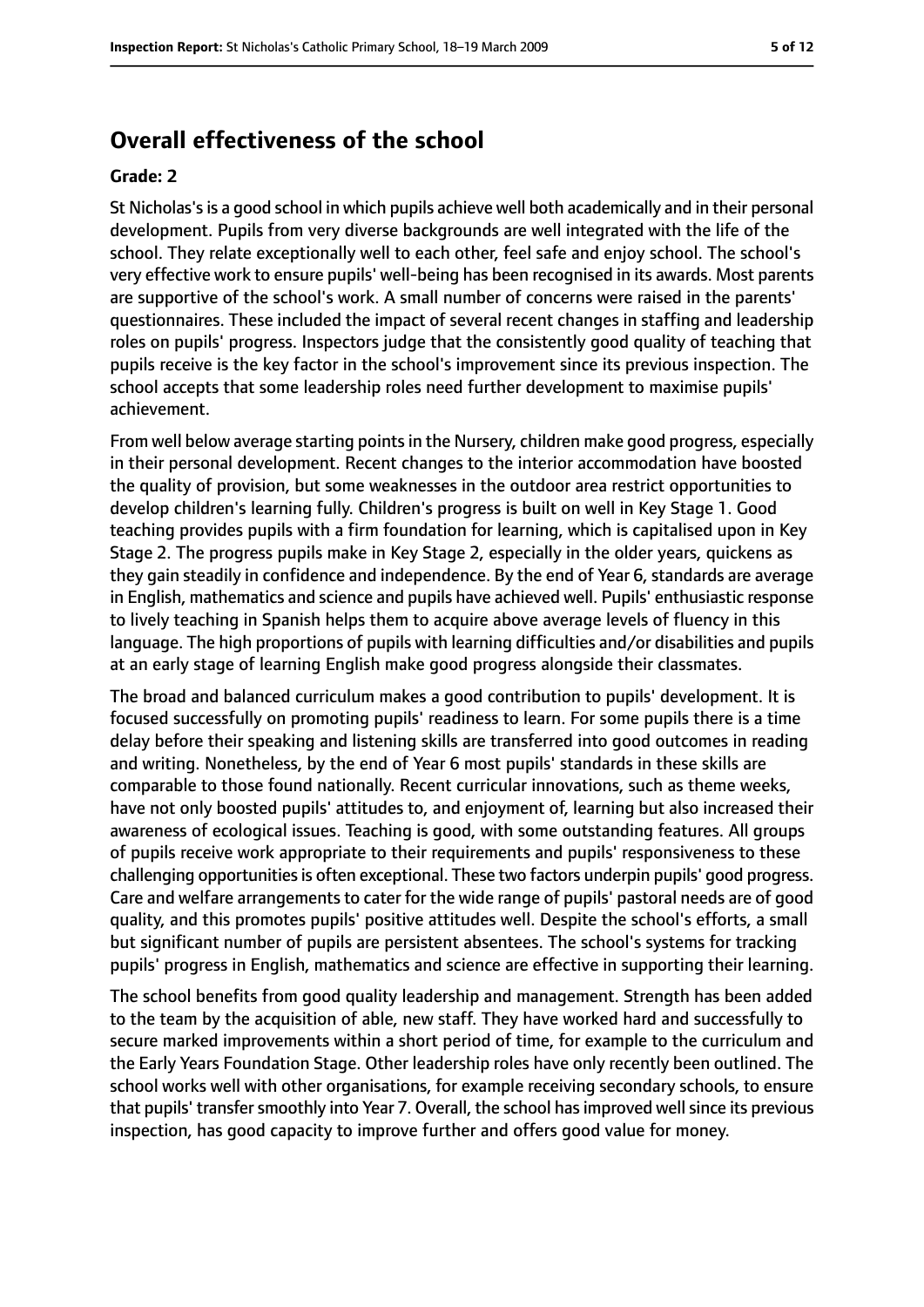## **Effectiveness of the Early Years Foundation Stage**

#### **Grade: 2**

Children join the Nursery with skills and knowledge that vary widely, in part dependent on the level of children's command of English. Generally, skills are well below those expected for their age, lower in writing and personal development. Children make good progressin the Early Years Foundation Stage, particularly in Reception. By the time children join Year 1 their skills are below national expectations and few attain the higher levels. Progress is most marked in children's personal development. In response to the staff's good strategies for promoting self-esteem and cooperative play, all groups of children settle in quickly and behave well. This enables them to develop their speaking and listening skills well, and staff extend these skills effectively through questioning designed to stimulate children's imagination. Teachers are making good use of the new interior accommodation to promote children's learning. Some deficiencies in the outdoor environment and resources restrict opportunities for children to develop their skills fully. Children's achievements are closely tracked, and this information is used very well in Reception to plan focused activities for children. The Early Years Foundation Stage leader has a very clear vision for the further development of the setting and has demonstrated her good leadership and management skills by initiating considerable improvements in provision within a short period of time.

#### **What the school should do to improve further**

- Develop the outdoor provision in the Early Years Foundation Stage to provide better opportunities for reinforcing and extending children's skills and knowledge.
- Develop leadership roles to help post holders raise standards further and maximise pupils' achievement.
- Improve attendance.

## **Achievement and standards**

#### **Grade: 2**

Pupils build well on their earlier attainment as they progress through the school. A very successful focus is placed on developing the speaking and listening skills of all pupils, including new arrivals from abroad, who are at a very early stage of learning English. This factor, and the positive attitudes pupils acquire, enable them to take successful steps in their learning in Key Stage 1. By the end of Year 2, however, the literacy standards reached by pupils remain well below average. Pupils make increasingly good progress through Key Stage 2 and this is accelerated further in Years 5 and 6. Standards by the end of Year 6 are average overall, which represents good achievement for the pupils who have studied continuously in school. Pupils' skills are strongest in mathematics, where they make good use of opportunities to develop problem solving skills. The needs of pupils with learning difficulties and/or disabilities and those who speak English as an additional language are carefully addressed by teachers and teaching assistants and this enables them to make the same good progress as their classmates.

## **Personal development and well-being**

#### **Grade: 2**

Pupils' spiritual, moral, social and cultural development is excellent. Pupils of all religions and nationalities get on exceptionally well with each other. This is a notable strength of the school. Pupils' behaviour is good, and often exemplary, as in Key Stage 2, where they display an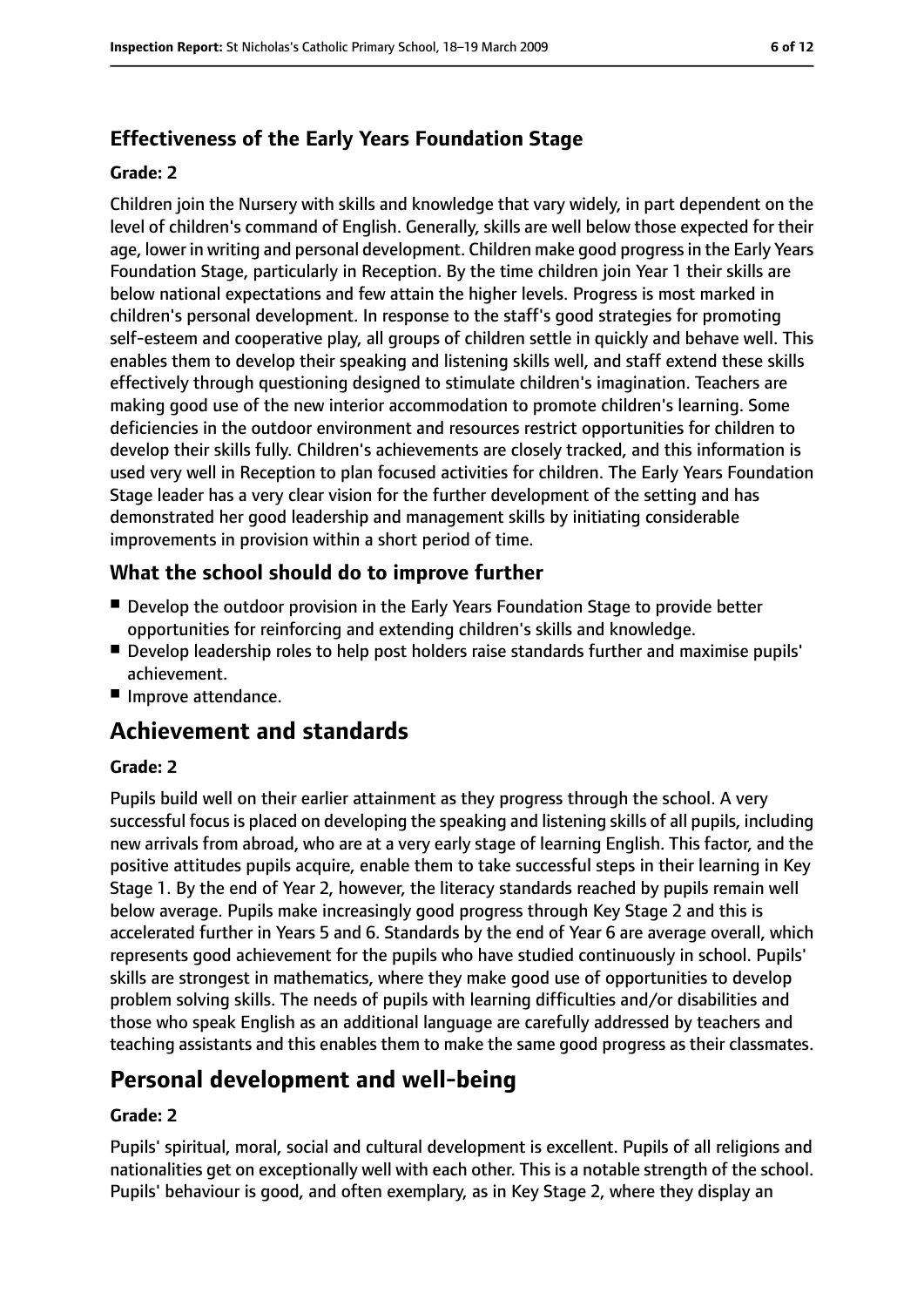increasing maturity and well-developed sense of independence. Pupils have a good awareness of healthy lifestyles and make good use of the playground facilities for active play at break times. They are well aware of how to stay safe and enjoy school a lot. While most pupils attend regularly, and attendance rose a little last year, some pupils are absent too often. Pupils make very effective use of opportunities to contribute to the community through fundraising for charities and in their enthusiastic participation in plays and talent shows. Pupils' good achievement in literacy and numeracy, together with their well-developed collaborative and enterprise skills, set them up well for the future.

# **Quality of provision**

#### **Teaching and learning**

#### **Grade: 2**

The good expectations teachers have for the progress of pupils are fully reflected in the vibrant classroom displays, which support pupils' learning well. Teachers plan interesting lessons which are carefully designed to ensure that all pupils are fully engaged in their learning. Pupils are managed exceptionally well by teachers and their assistants and this fosters pupils' motivation and sustained concentration. Teachers skilfully use a range of strategies to encourage pupils' full participation in their learning. Pupils are very responsive to these creative and imaginative touches. They listen and learn from each other and answer confidently. Teachers strike exactly the right balance in helping pupils to think for themselves and to work out their own answers. Teachers make good use of oral assessment to focus pupils' learning and most of their marking provides pupils with good advice. The pace of learning is usually brisk but on a few occasions this pace flags when time is less well used to extend or reinforce pupils' learning.

#### **Curriculum and other activities**

#### **Grade: 2**

The curriculum meets the needs of pupils well. The necessary and pronounced emphasis on basic skills enables pupils to acquire both the self-confidence and the foundation for the wider range of skills they develop in Key Stage 2. The school has successfully incorporated elements of a Social and Emotional Aspects of Learning programme to enhance pupils' personal development. Theme weeks, such as 'Going Global', are used thoughtfully to promote pupils' understanding of the wider world and to reinforce the acquisition of skills, for example in geography and information and communication technology. Weekly Spanish lessons for all pupils enhance pupils' enjoyment of learning and boost their self-esteem by enabling some pupils to achieve high levels of proficiency in the language. A wide range of enrichment activities, mainly for pupils in Key Stage 2, promotes pupils' learning well.

#### **Care, guidance and support**

#### **Grade: 2**

Systems to ensure pupils' welfare, and health and safety are good. Child protection arrangements are in place and meet current government guidelines. Various pastoral procedures are very successful in reducing or removing barriers to learning and in promoting highly positive attitudes to learning and good behaviour. These contribute well to pupils' experiences of a well-ordered and secure climate for learning. Older pupils have a good understanding of their academic targets and how to achieve them. Pupils' achievements in English, mathematics and science are effectively tracked and used purposefully to direct individual pupils towards specific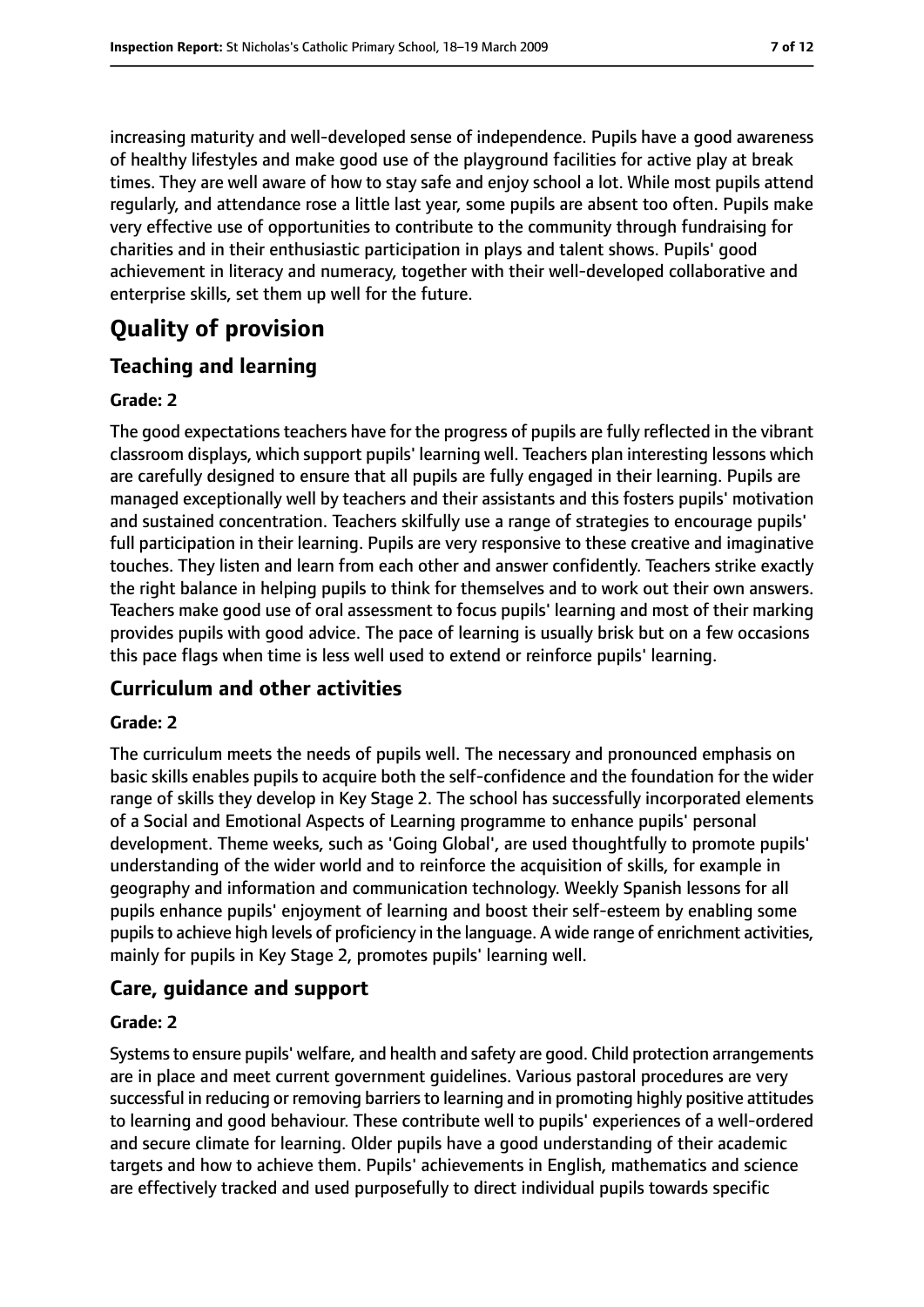programmes to support or boost their learning. These measures help to ensure that the vast majority of pupils meet appropriately challenging targets in Year 6. Some of the formal procedures for supporting pupils with learning difficulties and/or disabilities, such as in relation to their individual education plans, are underdeveloped.

## **Leadership and management**

#### **Grade: 2**

Senior leaders provide clear direction for the work of the school. The headteacher's strong aspirations for pupils' well-being are complemented well by the very able deputy headteacher, who has worked energetically to improve the curriculum. Leaders' successful provision for equal opportunities is clearly reflected in the inclusive ethos of the school and pupils' good achievement and well-being. The warm welcome the school affords to pupils of very varied nationalities and backgrounds makes a good contribution to community cohesion. Most of the school's systems for monitoring the work of the school are secure and this enables the headteacher to have a broadly accurate overview of the school's main strengths and areas for development. A few leaders have too many responsibilities and/or are relatively new to their posts. As a result, they have not yet acquired a comprehensive picture of some areas of the school's work, including teaching and learning. Governors provide a satisfactory level of support and challenge for the school.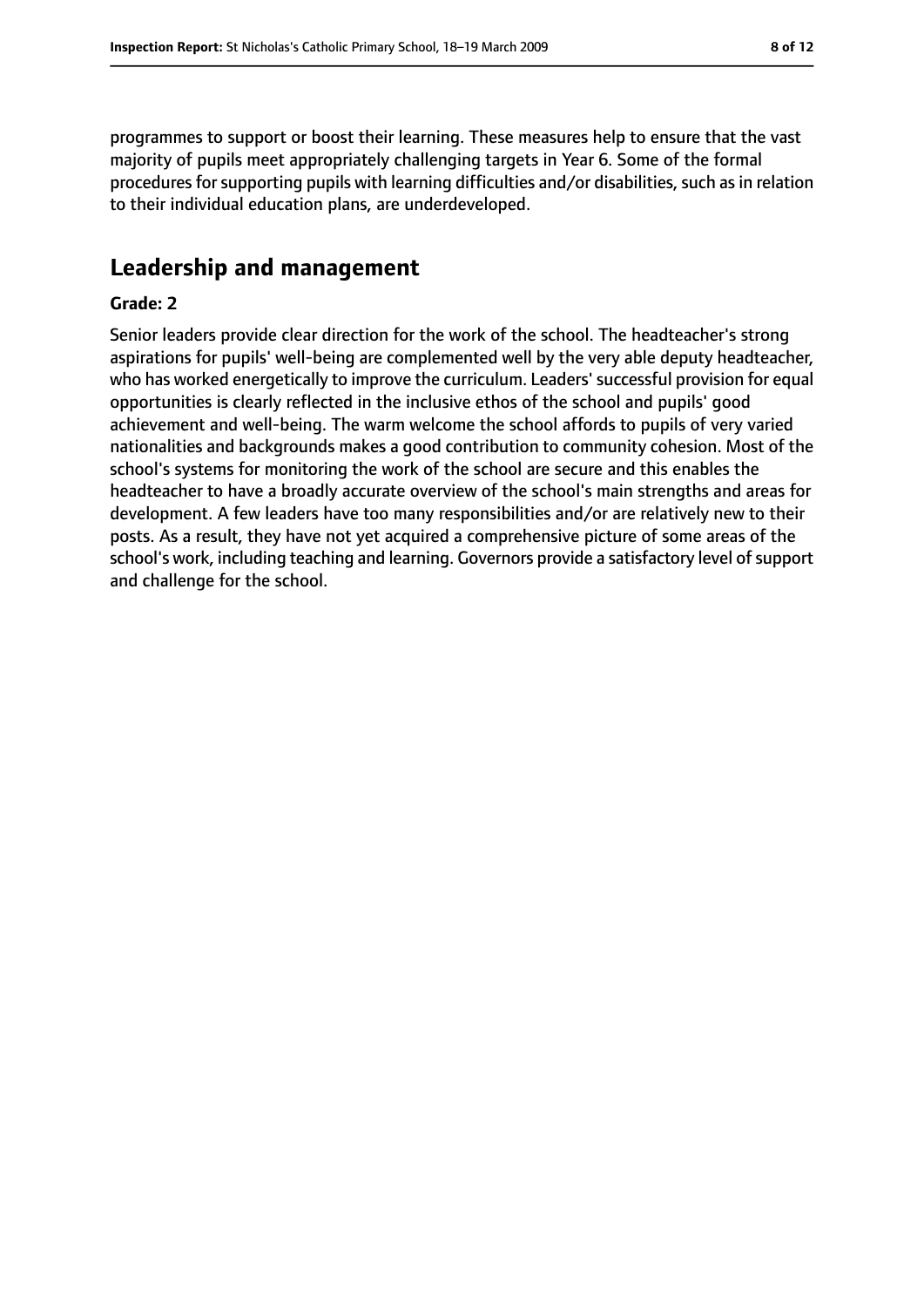**Any complaints about the inspection or the report should be made following the procedures set out in the guidance 'Complaints about school inspection', which is available from Ofsted's website: www.ofsted.gov.uk.**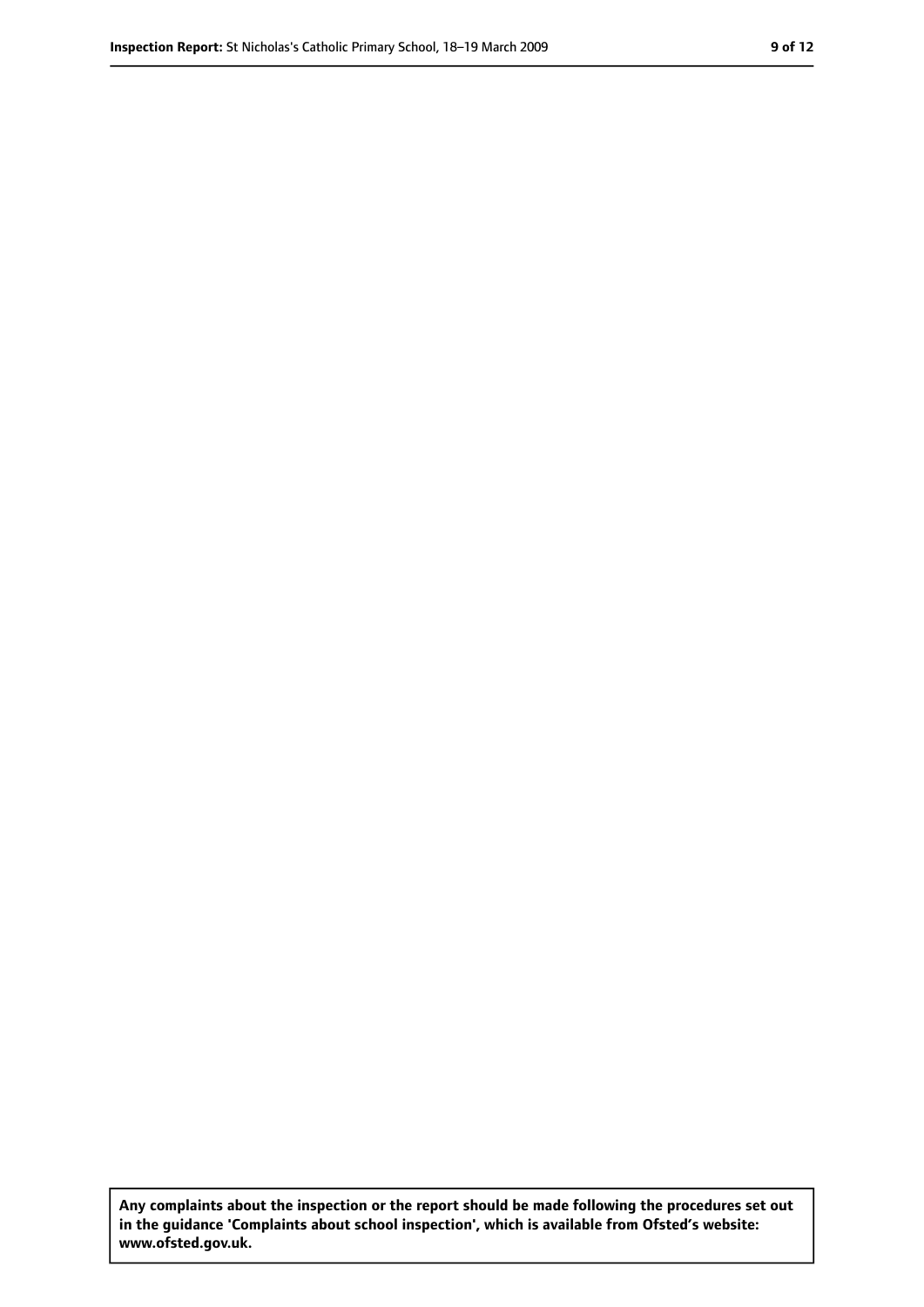# **Inspection judgements**

| Key to judgements: grade 1 is outstanding, grade 2 good, grade 3 satisfactory, and | <b>School</b>  |
|------------------------------------------------------------------------------------|----------------|
| arade 4 inadequate                                                                 | <b>Overall</b> |

#### **Overall effectiveness**

| How effective, efficient and inclusive is the provision of<br>education, integrated care and any extended services in meeting the<br>needs of learners? |     |
|---------------------------------------------------------------------------------------------------------------------------------------------------------|-----|
| Effective steps have been taken to promote improvement since the last<br>inspection                                                                     | Yes |
| How well does the school work in partnership with others to promote learners'<br>well being?                                                            |     |
| The capacity to make any necessary improvements                                                                                                         |     |

## **Effectiveness of the Early Years Foundation Stage**

| How effective is the provision in meeting the needs of children in the<br><b>EYFS?</b>       |  |
|----------------------------------------------------------------------------------------------|--|
| How well do children in the EYFS achieve?                                                    |  |
| How good are the overall personal development and well-being of the children<br>in the EYFS? |  |
| How effectively are children in the EYFS helped to learn and develop?                        |  |
| How effectively is the welfare of children in the EYFS promoted?                             |  |
| How effectively is provision in the EYFS led and managed?                                    |  |

#### **Achievement and standards**

| How well do learners achieve?                                                                               |  |
|-------------------------------------------------------------------------------------------------------------|--|
| The standards <sup>1</sup> reached by learners                                                              |  |
| How well learners make progress, taking account of any significant variations<br>between groups of learners |  |
| How well learners with learning difficulties and/or disabilities make progress                              |  |

<sup>&</sup>lt;sup>1</sup>Grade 1 - Exceptionally and consistently high; Grade 2 - Generally above average with none significantly below average; Grade 3 - Broadly average to below average; Grade 4 - Exceptionally low.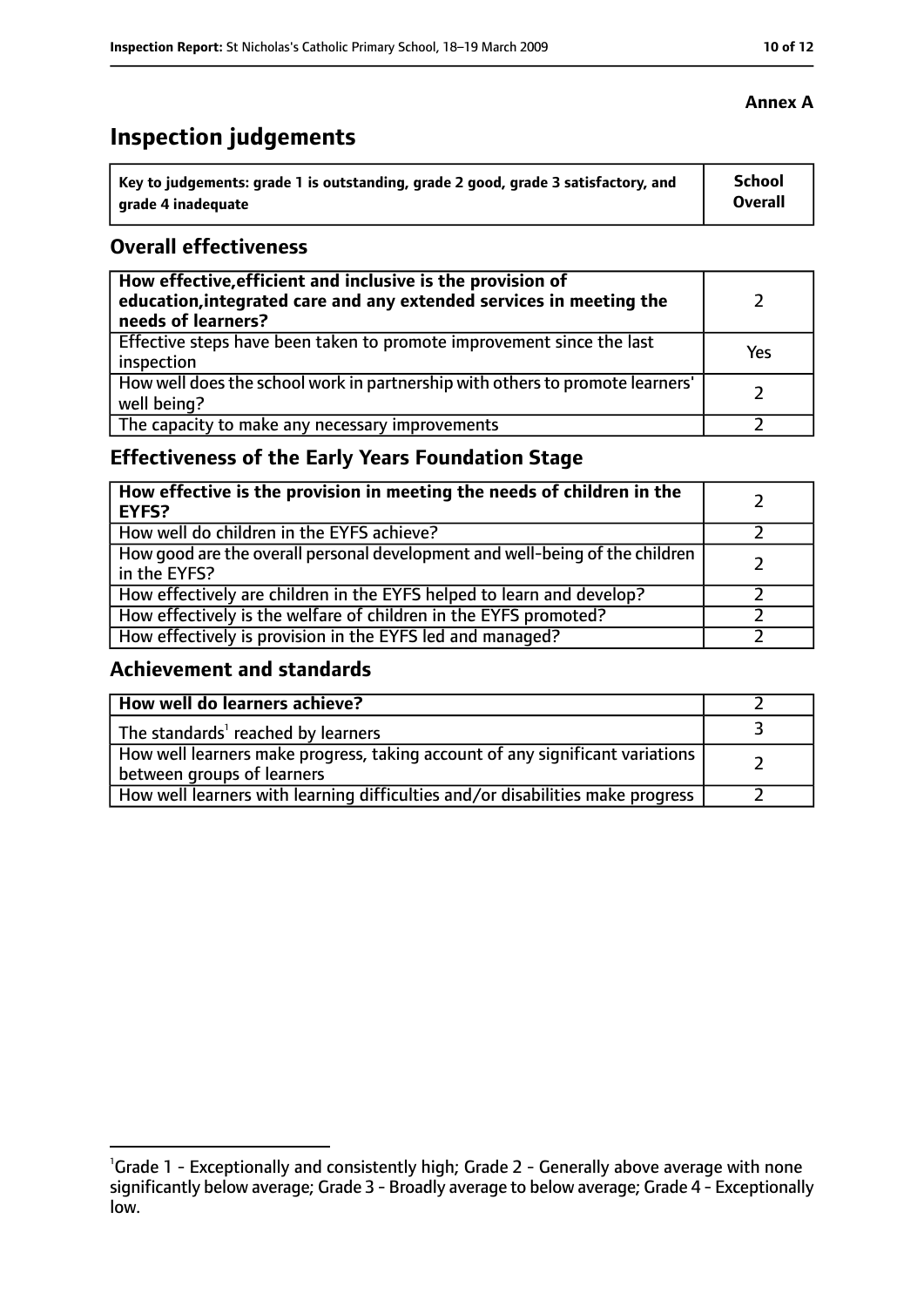## **Personal development and well-being**

| How good are the overall personal development and well-being of the<br>learners?                                 |  |
|------------------------------------------------------------------------------------------------------------------|--|
| The extent of learners' spiritual, moral, social and cultural development                                        |  |
| The extent to which learners adopt healthy lifestyles                                                            |  |
| The extent to which learners adopt safe practices                                                                |  |
| The extent to which learners enjoy their education                                                               |  |
| The attendance of learners                                                                                       |  |
| The behaviour of learners                                                                                        |  |
| The extent to which learners make a positive contribution to the community                                       |  |
| How well learners develop workplace and other skills that will contribute to<br>their future economic well-being |  |

# **The quality of provision**

| How effective are teaching and learning in meeting the full range of<br>learners' needs?              |  |
|-------------------------------------------------------------------------------------------------------|--|
| How well do the curriculum and other activities meet the range of needs and<br>interests of learners? |  |
| How well are learners cared for, quided and supported?                                                |  |

## **Leadership and management**

| How effective are leadership and management in raising achievement<br>and supporting all learners?                                              |     |
|-------------------------------------------------------------------------------------------------------------------------------------------------|-----|
| How effectively leaders and managers at all levels set clear direction leading<br>to improvement and promote high quality of care and education |     |
| How effectively leaders and managers use challenging targets to raise standards                                                                 |     |
| The effectiveness of the school's self-evaluation                                                                                               | 3   |
| How well equality of opportunity is promoted and discrimination eliminated                                                                      |     |
| How well does the school contribute to community cohesion?                                                                                      |     |
| How effectively and efficiently resources, including staff, are deployed to<br>achieve value for money                                          |     |
| The extent to which governors and other supervisory boards discharge their<br>responsibilities                                                  | 3   |
| Do procedures for safequarding learners meet current government<br>requirements?                                                                | Yes |
| Does this school require special measures?                                                                                                      | No  |
| Does this school require a notice to improve?                                                                                                   | No  |